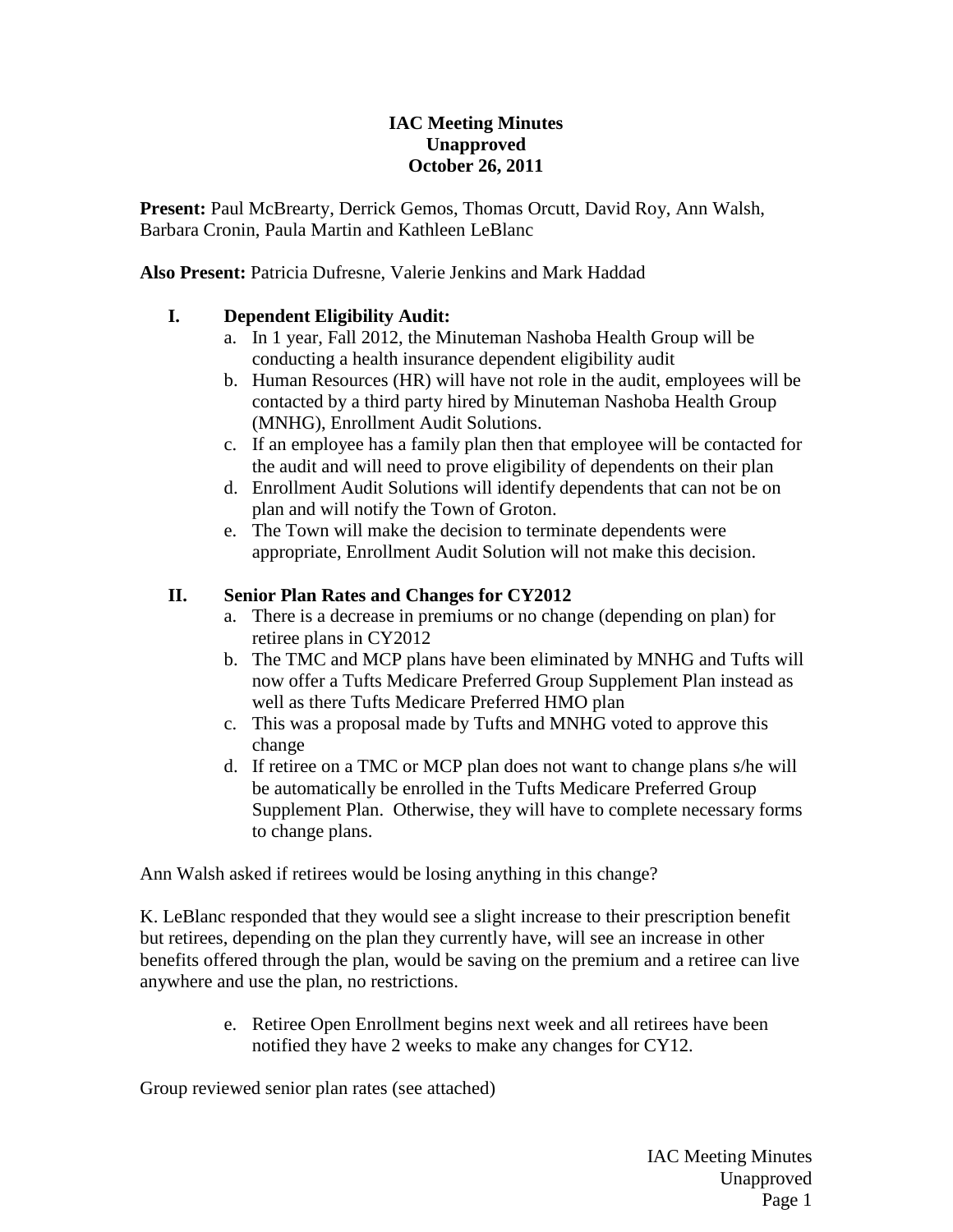# **III. Massachusetts Municipal Healthcare Reform – Section 21 (local option)**

- a. Mark Haddad, Valerie Jenkins, Patricia Dufresne and Kathleen LeBlanc have been attending different events trying to get as much information on the new change to healthcare.
- b. Essentially change allows the Town to make changes to plan design outside of collective bargaining.
- c. If Town chooses to do this then the Town would be required to share up to 25% of the first year's anticipated savings.
- d. There is a very specific process and time frames to make these changes under the new law
- e. Minuteman Nashoba Health Group (MNHG) has already made decisions about what plans will be offered in June 2012.
- f. The group voted to eliminate the current Rate Saver and Legacy plans and will only offer Group Insurance Commission (GIC)-like plans (health insurance offered through the State of MA)
- g. Since MNHG has already made these decisions the Town has started to review what our options for the new plan year:
	- i. Option 1: Adopt new law, Section 21, and stay with MNHG. We are hearing Section 21 may have some legal pitfalls as it conflicts with other sections of law and we are not sure what will come from these issues. Additionally, only the unions will be included in the process, non-union groups will not be allowed to participate.
	- ii. Option 2: Do not adopt Section 21 and stay with MNHG. The Town can implement the same process that the new law outlines for plan design, sharing 25%, but we can put it before the IAC that includes representatives for all employee groups, not just the unions such as GELD, the Fire Department and By-law employees.
	- iii. Option 3: Join the GIC. If the Town where to make this decision we would be making a three year commitment to being a part of the GIC and we would need to show that we would save an additional 5% by joining the group. This will be difficult since we need to start the Section 21 process before the GIC will be publishing their rates. Also, GIC can and has made mid-plan year changes without our approval.
	- iv. Option 4: Go out on our own to purchase health insurance. This will more than likely be the most expensive option for us and we are not going to consider this option at this time.
- h. With 3 out of the 4 options we have to come up with a mitigation plan under Section 21 which is the "up to 25% of the first year's anticipated saving" we share with the employees enrolled in health insurance to mitigate the cost associated with these new plans.
- i. Additionally, the mitigation plan outlines the way in which the Town gets that money back to employees.
- j. With the options before us, employees are going to see an increase in copays, and, for the first time, deductibles but a decrease in premiums.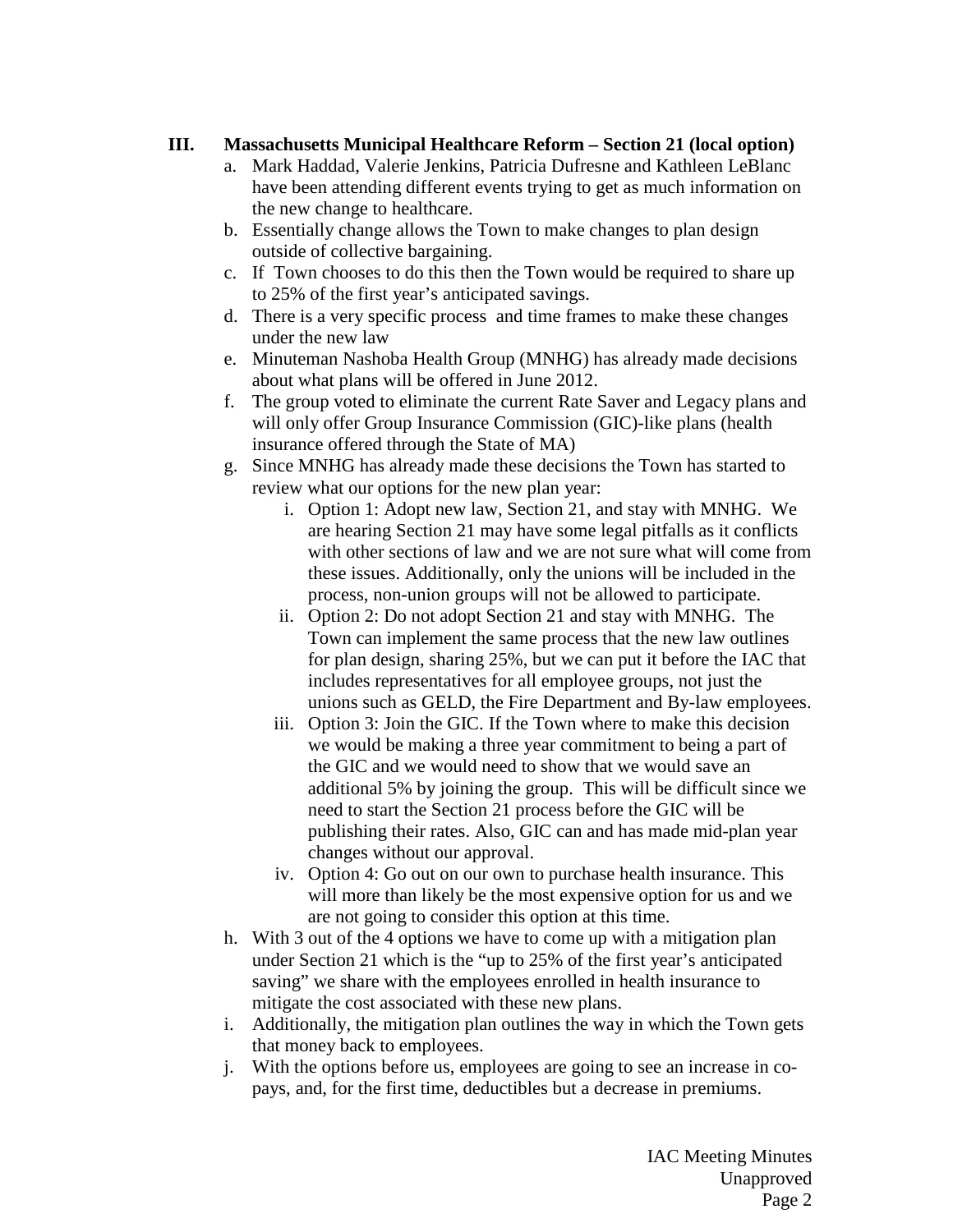- k. Mark Haddad, Valerie Jenkins, Patricia Dufresne and Kathleen LeBlanc have come up with 2 options:
	- i. Health Reimbursement Arrangement
		- 1. Town of Groton puts money on a debit card based on the employee's enrollment i.e. family plan or individual plan
		- 2. Employee can use the card for qualified health expenses
		- 3. The Town decides the qualified expenses
		- 4. HRA can roll over and under Section 21 you can give back the savings over multi-years
		- 5. The specifics of how an HRA would look for employees has not been decided
		- 6. HRA has to be managed by a third party per IRS regulations
	- ii. Premium Holidays
		- 1. An employee's health insurance deduction would be withheld from their pay check for some number of times during the year
		- 2. The number of has yet to be determined but could be up to 3 times based on the savings the Town shares with the employees

Paula Martin stated that it seems like we are adding another layer of administration with the HRA. She then asked what the cost was for the HRA?

Mark Haddad replied that whatever the cost it will not come out of the 25% and it is not a lot of money.

Ms. Martin then asked if the premium holiday is less expensive?

Valerie Jenkins stated yes, it is just a matter of turning off the deduction in payroll.

Ms. Martin stated that she was in favor of a less cost and burdensome approach.

Mr. Haddad asked for the estimate for the HRA?

Ms. Jenkins stated that she would be budgeting \$7,000. She went on to say that she was using the using the number of employee affected today.

Mr. Haddad stated that he wanted to do what was in the best interests of employees and he would support whatever employees what to do.

Ms. Martin asked about option 1, the HRA. At what point would be the recovery of money if an employee is no longer working for the Town. Do we get the money back?

Mr. Haddad stated the money is not a terminable benefit so it would be ours.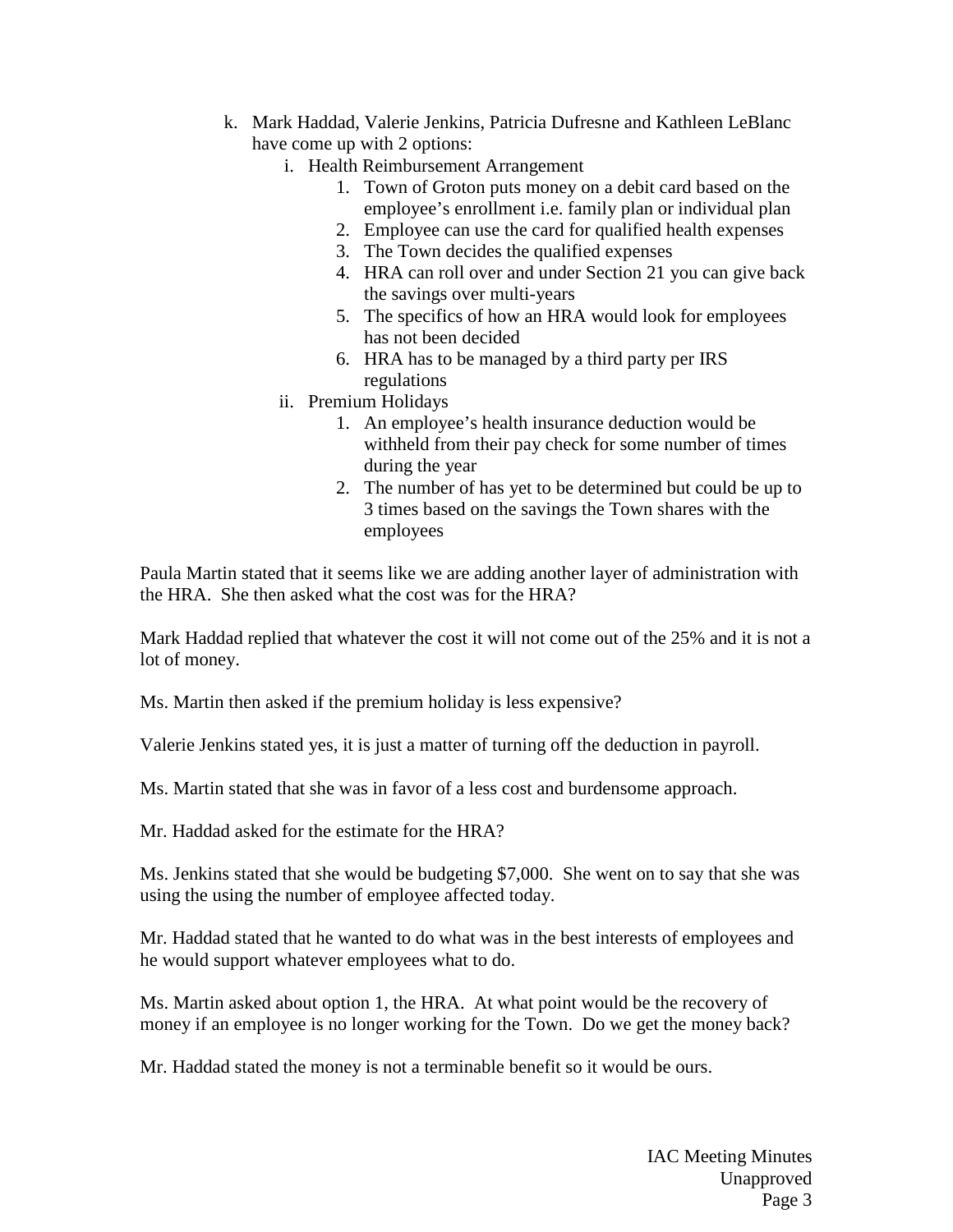Barbara Cronin asked if we could reduce the premium over a year?

Ms. Jenkins replied stating we could do something like that and requested some time to play with the numbers.

Ms. Martin stated that money is going to be important to figure out, what a person on a family plan and what a person on an individual plan will look like.

Ms. Jenkins stated she has been given early information that indicates that they way we measure savings (under Section 21) is to figure out how much less a new plan is versus the cost of the new plan as it has escalated to the next year's dollars. We need to know what the current plan would have been and we estimate our new plans are some double digit lower. As soon as we get rates we will have a better idea of dollars. We are supposed to get rates right before Thanksgiving.

Mr. Haddad stated the 25% savings is only in the first year. If we go with the HRA, depending on the budget, we may be able to keep the HRA as a benefit. It could potentially carry on down the road and not just be a 1 year savings. Obviously, this will have to go before the budget process.

Ms. Jenkins stated that we are looking to have a friendlier way of going about this change by having a non-Section 21 process. Regardless, we need to ready to make a decision because there are deadlines and time constraints if we have to adopt Section 21.

Mr. Haddad stated the Board of Selectmen can adopt Section 21 at any time.

Kathleen LeBlanc stated that we feel we would want to stay with MNHG as they have been good to us but they will be offering GIC-like plans, regardless we will be looking at the same type of plan with all of the options before us. This is going to happen. Were trying to keep pace with this new law and hope that you are bringing this information back to employees.

- l. In late November we are scheduled to receive the FY13 plan year projections. Ms. Jenkins will then be working with the numbers to determine what that 25% looks like.
- m. Then MNHG will be approving the health plan funding rates in December
- n. December  $21<sup>st</sup>$  is the last date the Board of Selectmen can adopt Section 21 that will allow us the time needed to get through the Section 21 process.
- o. The Town is going to attempt a non-Section 21 route in an attempt at a friendly way to go about this change to health insurance

### **IV. IAC Role**

a. Whether we go the Section 21 or a non-Section 21 route, your role under the law is to receive and review the mitigation proposal and make a recommendation